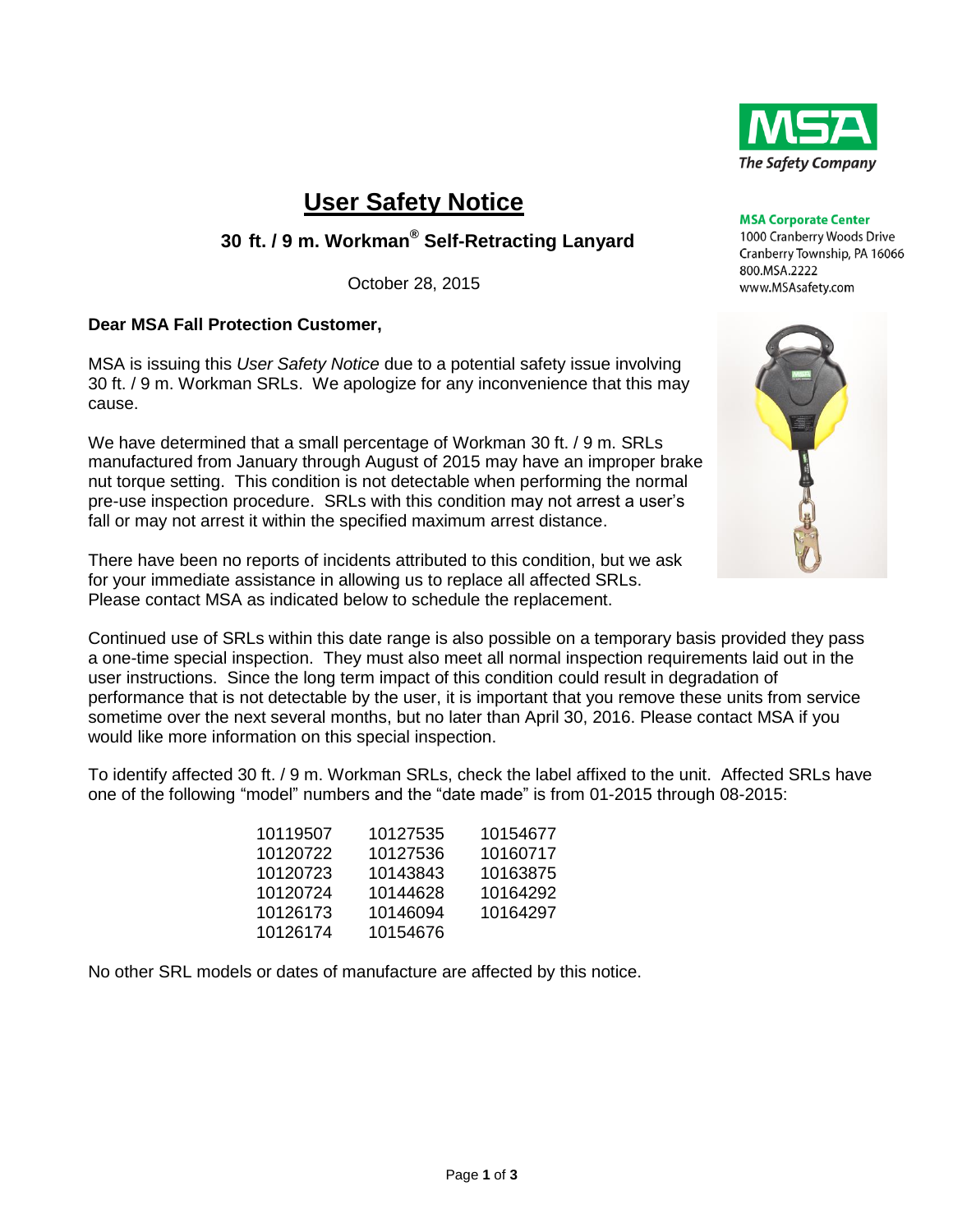

#### **Replacing Affected SRLs:**

To obtain replacement SRLs for affected units, please complete the attached order form and email it to MSA Customer Service at the address indicated below. You will need to identify on the order form the model number and serial number of the SRLs that you are replacing. MSA will immediately ship the replacement SRLs to you free of charge.

It is important that you immediately mark all affected SRLs "UNUSABLE" and then discard or return them to MSA, unless they pass the special inspection. SRLs that pass the special inspection may be used until April 30, 2016, but then must be marked "UNUSABLE" and discarded or returned to MSA. Please cut the cable on any SRLs that are discarded to ensure that they cannot be used.

Please note that the replacement SRLs may also have a "date made" from 01-2015 through 08-2015, but include yellow tamper evident paint on the exterior housing screw heads near the handle, as shown in the photo below. These SRLs are new units that were factory upgraded to include a new brake assembly and are acceptable for use.



### **MSA Customer Service Contact Information:**

As indicated above or if you have any questions, please contact MSA Customer Service using the appropriate contact information below:

- Australia 1300 728 672 or by email at: [aus.customerservice@MSAsafety.com](mailto:aus.customerservice@MSAsafety.com)
- New Zealand 0800 441 335 or email at: [aus.customerservice@MSAsafety.com](mailto:aus.customerservice@MSAsafety.com)

Again, we apologize for any inconvenience that this situation may cause; however, your safety and continued satisfaction with our products is most important to us.

Best regards,

Seibelg

Charles J. Seibel, Jr. Manager of Product Safety

PS15031-20

#### **MSA Corporate Center** 1000 Cranberry Woods Drive Cranberry Township, PA 16066

800.MSA.2222 www.MSAsafety.com